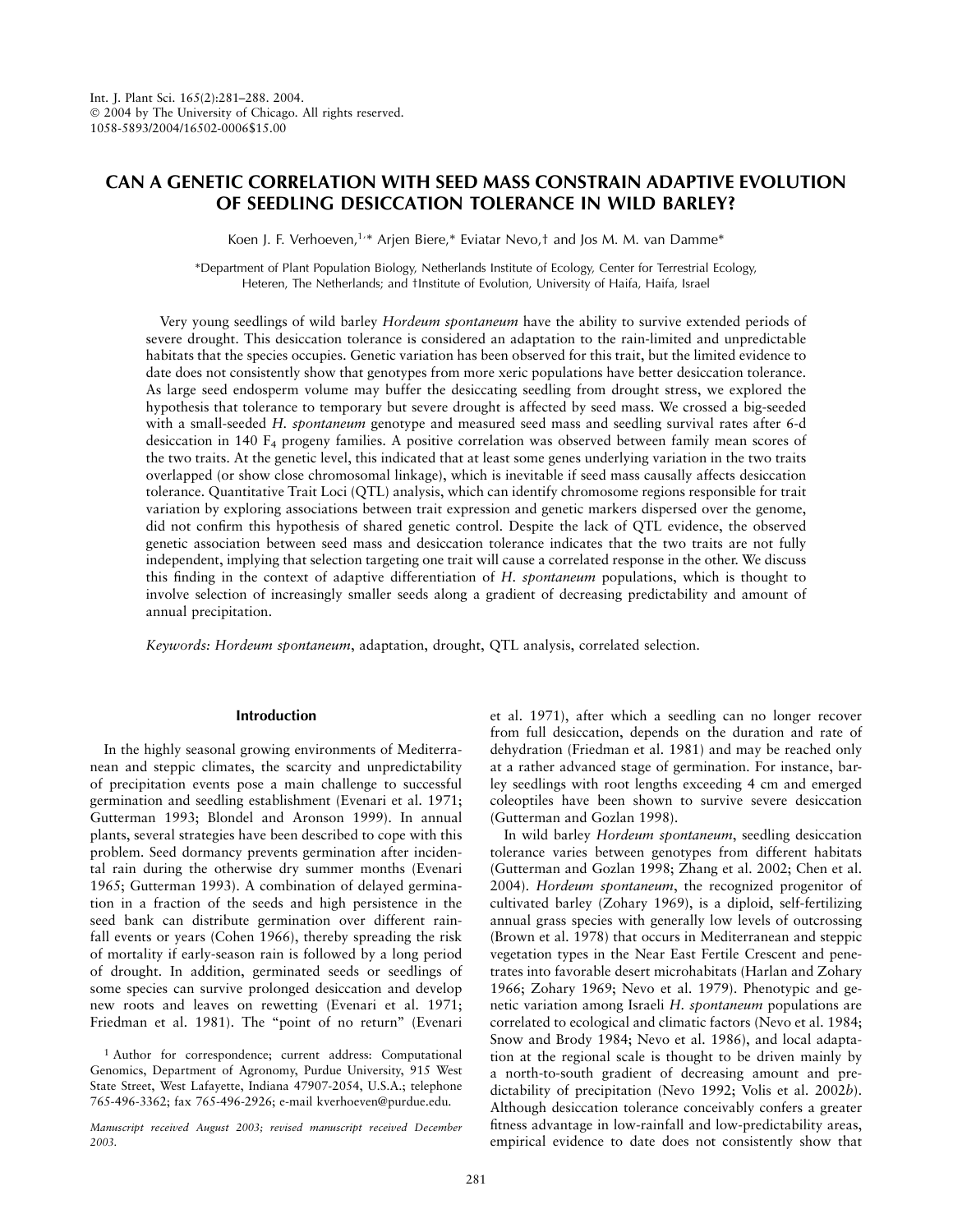genotypes from xeric populations show higher desiccation tolerance than genotypes from mesic populations or even commercial barley cultivars (Gutterman and Gozlan 1998; Zhang et al. 2002; but see Chen et al. 2004).

In this study, we test the hypothesis that seedling desiccation tolerance is affected by seed mass. In germinating barley grains, water stored in the endosperm retracts toward the embryo during desiccation, thereby reducing both the rate and the degree of dehydration stress in the developing embryo (Allen et al. 2000). This indicates that a larger endosperm volume may confer better protection of the embryo, or of basal meristematic tissue, against temporary drought. In H. spontaneum, populations from xeric environments typically produce smaller seeds than populations from mesic environments (Nevo et al. 1984; Snow and Brody 1984; Volis et al. 2002c), presumably because a trade-off between total seed number and mean seed mass has different adaptive outcomes in habitats that differ in predictability. It is thought that more intense seedling competition in mesic habitats has favored genotypes that produce big (but fewer) seeds, whereas increased benefits of germination risk–spreading in xeric habitats favored production of many (but smaller) seeds (Volis et al. 2002a, 2002b). If seed mass affects desiccation tolerance, then selection targeting the former trait will cause a correlated response in the latter. As a result, and depending on the strength of the association, variation in desiccation tolerance among populations might not show the expected correlation with water availability if selection on seed mass is intense.

The hypothesis that desiccation tolerance is causally affected by seed mass translates at the genetic level into the hypothesis that there is at least partial overlap in the genetic control of the two traits; there may be genes that only affect desiccation tolerance, but the genes that affect seed mass must also show an effect on desiccation tolerance. We used a QTL (quantitative trait loci) approach to study the genetic relationship between the two traits (Remington and Purugganan 2003) and analyzed the  $F_4$  progeny of a H. spontaneum cross between a big-seeded genotype from a Mediterranean coastal population and a small-seeded genotype from an inland steppic population. In QTL analyses, associations are explored in a segregating population between trait variation and allelic variation at genetic markers dispersed over the entire genome, thereby identifying chromosome regions on a linkage map that are responsible for trait variation (Lander and Botstein 1989). Crossing and subsequent selfing of the progeny break up the specific combinations of alleles that were present in the parental genotypes (Falconer and Mackay 1996). Because of recombination and segregation, many hybrid genotypes are created that possess unique combinations of the two parental genomes. Unlinked alleles are therefore not expected to remain consistently associated across the progeny population. The hypothesis of shared genetic control, in contrast, predicts that seed mass and desiccation tolerance remain associated despite recombination and segregation events. In the  $F_4$  progeny of our cross, this should be reflected by (1) a significant correlation between line mean scores of the two traits across the recombinant  $F_4$  genotypes; and (2) colocation on the linkage map of at least some QTLs for the two traits.

## Material and Methods

#### Plants

We analyzed the recombinant progeny of a cross between a plant from a coastal Hordeum spontaneum population near Ashqelon (AQ) and a plant from an inland population near Mehola (ME), Israel (accessions 28–77 and 22–28 from the Gene Bank of the Institute of Evolution, Haifa University, Israel; an accession represents the selfed progeny from a single seed collected in the field). The ME population is characterized by fast-growing, early flowering plants that produce many small seeds (Nevo et al. 1984; Elberse et al. 2003; Verhoeven et al. 2004a, 2004b), typical of the steppic and desert H. spontaneum ecotypes in Israel (Nevo et al. 1984; Snow and Brody 1984; Volis et al. 2002a). Compared to ME, plants from AQ produce bigger but fewer seeds and flower later and grow taller, which is typical of Mediterranean H. spontaneum populations in Israel (Nevo et al. 1984; Snow and Brody 1984; Volis et al. 2002a). Annual precipitation at both sites is low (AQ: 424 mm; ME: 270 mm; Nevo et al. 1984); lower annual precipitation is associated with increasing unpredictability of precipitation events (Jaffe 1988; Volis et al. 2002b). Since the AQ and ME genotypes typically differ in mean seed mass, recombinant progeny of the  $AQ \times ME$  cross are expected to show large genetic variation for this trait, providing a suitable tool for assessing whether and how seed mass affects seedling desiccation tolerance.

From the AQ  $\times$  ME cross, 140 F<sub>2</sub> individuals were selffertilized to yield  $140 \text{ F}_3$  families (described in H. Poorter et al., unpublished manuscript). Ten plants per  $F_3$  family were bulk propagated under greenhouse conditions by selffertilization, resulting in 140 seed batches that each represent an  $F_2$ -derived  $F_4$  family.

#### Desiccation Experiment

Dispersal units were deawned, leaving the lateral (sterile) spikelets and glumes attached to the caryopsis; hereafter, we will refer to these deawned dispersal units as seeds. After storage at 40°C for 2 mo, seeds were weighed in batches of 16, yielding a mean seed mass score for each of the 140 F4 families and the two parental accessions. Seeds were surface sterilized by submergence in 0.4% (w/v) sodium hypochlorite for 5 min to minimize fungal infection during the experiment, rinsed with demineralized water, and placed in 8.5-cm petri dishes on filter paper moistened with 3.5 mL demineralized water (16 seeds per petri dish, four dishes per genotype, 568 petri dishes in total). To synchronize germination, petri dishes were kept at 4°C in darkness for 7 d and were transferred to a growth cabinet (20°C, 16L: 8D, PAR 50–70  $\mu$ mol m<sup>-2</sup> s<sup>-1</sup>) for 4 d. Subsequently, germinated seeds were transferred individually to marked positions in new petri dishes on dry filter paper, and coleoptile length was determined for each seedling. We only included seedlings with coleoptile lengths exceeding 5 mm (on average 11.5 individuals per dish) and discarded less-developed seedlings that had germinated late or grown slowly, in order to reduce variation caused by (physiological) age differences between individuals. Seedlings were dried for 6 d in open dishes at constant relative humidity of 30%–40% (20°C, in darkness), rewetted by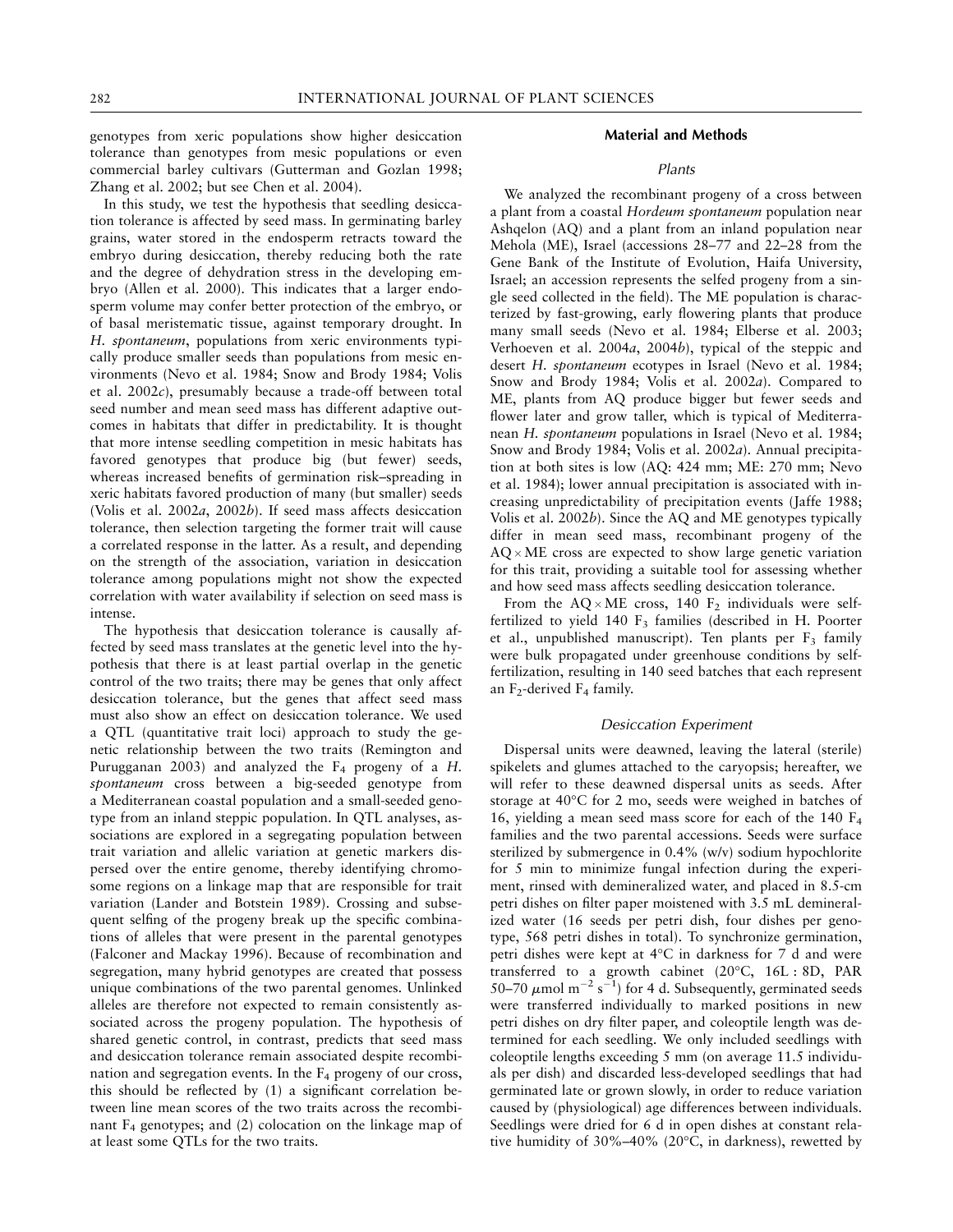adding 4 mL demineralized water to each petri dish, and placed in a growth cabinet (20°C, 16L:8D, PAR 50–70  $\mu$ mol m<sup>-2</sup> s<sup>-1</sup>). After 7 d, the fate of each individual was determined; survivors were recognized by a turgid, green basis of the coleoptile that indicated regrowth. The experiment was carried out in four consecutive replicate blocks, with each block containing one petri dish per genotype.

# Data Analysis

Genotypic effects on seed mass were determined via univariate ANOVA (Generalized Linear Models procedure in SAS Institute 1997; four 16-seed mass scores for each family). Survival probability of individual seedlings after desiccation as affected by genotype and block effects was analyzed using Generalized Linear Models (type III analysis with logit link function and binomial error distribution; GENMOD procedure in SAS). As survival probability is strongly dependent on the seedling's stage of development and may reach an optimal value several days after the onset of germination (Gutterman and Gozlan 1998), coleoptile length (at the start of the desiccation treatment) and its quadratic value were included in the analysis as covariates. To account for possible dependence of responses within petri dishes, we modeled correlations within the block  $\times$  genotype interaction, i.e., within individual petri dishes, using the Generalized Estimation Equation approach in the GENMOD procedure (SAS Institute 1997). Family mean values for desiccation survival probability were calculated as adjusted means in this model.

In order to compare the magnitude of genotypic effects on seed mass and on desiccation survival probability, we also analyzed survival probability at the petri dish level (i.e., proportion of survivors per dish). Using dishes as replicates  $(n = 4)$ , we calculated within-family and between-family variance components for both traits via partitioning of the sum of squares, and within-family and between-family covariance components via partitioning of the sum of products. This also permitted us to estimate the genetic correlation  $(r_a)$  between seed mass and desiccation survival probability by dividing the between-family covariance component by the square root of the product of between-family variance components of the two traits (Falconer and Mackay 1996).

The relationship between family mean values for seed mass and desiccation survival was analyzed using model 1 (ordinary least squares) regression. Although both variables are estimated with error and neither is under experimental control, model 2 regression was considered inappropriate, because the error variance in the estimates of the dependent variable (survival probability) proved much larger than in the estimates of the explanatory variable (seed mass; see ''Results'' section) (Legendre and Legendre 1998).

### QTL Analysis

 $F_2$  progeny from the AQ  $\times$  ME cross used in this study were characterized for 196 AFLP and six SSR markers, and a genetic linkage map was constructed as described in H. Poorter et al. (unpublished manuscript). The map was estimated to cover 55% of the entire genome, and a core map was derived for QTL analysis containing 96 of the most informative and equally spaced markers. Using  $F_3$  trait scores, this mapping population has been used previously to map QTLs for seed mass, growth rate–related traits, plasticity in growth traits, and fitness traits (Verhoeven et al. 2004b; Elberse et al., in press; H. Poorter et al., unpublished manuscript). In this study, we searched for QTLs affecting seedling desiccation tolerance and seed mass using the MapQTL mapping software (PRI, Wageningen, Netherlands). We used mean trait values of each  $F_4$  family as estimates for their respective  $F_2$  grandparents and analyzed the data set as an  $F_2$  design. Interval mapping analyses were carried out, followed by composite interval mapping (MQM) with markers near previously detected likelihood of odds (LOD) peaks (>2.0) included in the analysis as cofactors. The MQM procedure was repeated with gradual addition of cofactors until the LOD profiles stabilized, and the final LOD scores were determined using restricted MQM. To control the type I error rate caused by multiple tests during the genome scan, we used permutation tests to set a LOD significance threshold for QTL detection (van Ooijen and Maliepaard 1996). These tests indicated a 5% mapwise error rate at LOD 3.3 and a 10% mapwise error rate at LOD 2.9.

## **Results**

The AQ and ME parents of the cross differed strongly in seed mass. Seeds from the AQ parent were more than twice as heavy as seeds from the ME parent (fig. 1A; accession effect in univariate ANOVA:  $F_{1,6} = 1002$ ,  $P < 0.001$ ). In the recombinant F4 progeny, the among-genotype effect on seed mass remained highly significant (family effect in univariate ANOVA:  $F_{139,420} = 13.8, P < 0.001$ ). Of the total variance in seed mass scores, 76% was partitioned among families. Survival probability after desiccation differed strongly between the parental accessions (fig. 1B; table 1). More than 80% of the seeds from the AQ parent survived the desiccation stress, whereas less than 5% of the seeds from the ME parent survived. There was also significant variation for desiccation tolerance between the recombinant  $F_4$  families (table 1). The among-family variance component in observed survival proportions per dish was 18% (25% after correction for variation introduced by among-block variation); this indicates that the proportion of the phenotypic variance that can be explained by genetic differences is much smaller for desiccation tolerance than for seed mass. For neither trait did we observe transgressive segregation; all recombinant  $F_4$  families showed mean trait values falling between the two parental scores (fig. 1).

The big-seeded AQ parent showed better survival after desiccation than the small-seeded ME parent, and this positive association between seed mass and desiccation tolerance was maintained in the  $F_4$  progeny (fig. 2). Although highly significant, scatter around the regression line was considerable ( $r^2 = 0.08$ ), and the regression slope was rather modest compared with the differences in parental scores (see fig. 2). The correlation of line means ( $r = 0.28$ ,  $P < 0.001$ ) provides an estimate of the genetic correlation between the two traits. A slightly higher estimate of  $r_a = 0.36$  was obtained from analysis of the between-family covariance and variance components for the traits.

Two QTLs for seed mass were detected around or below the 5% mapwise error rate (fig. 3), together explaining 22.9%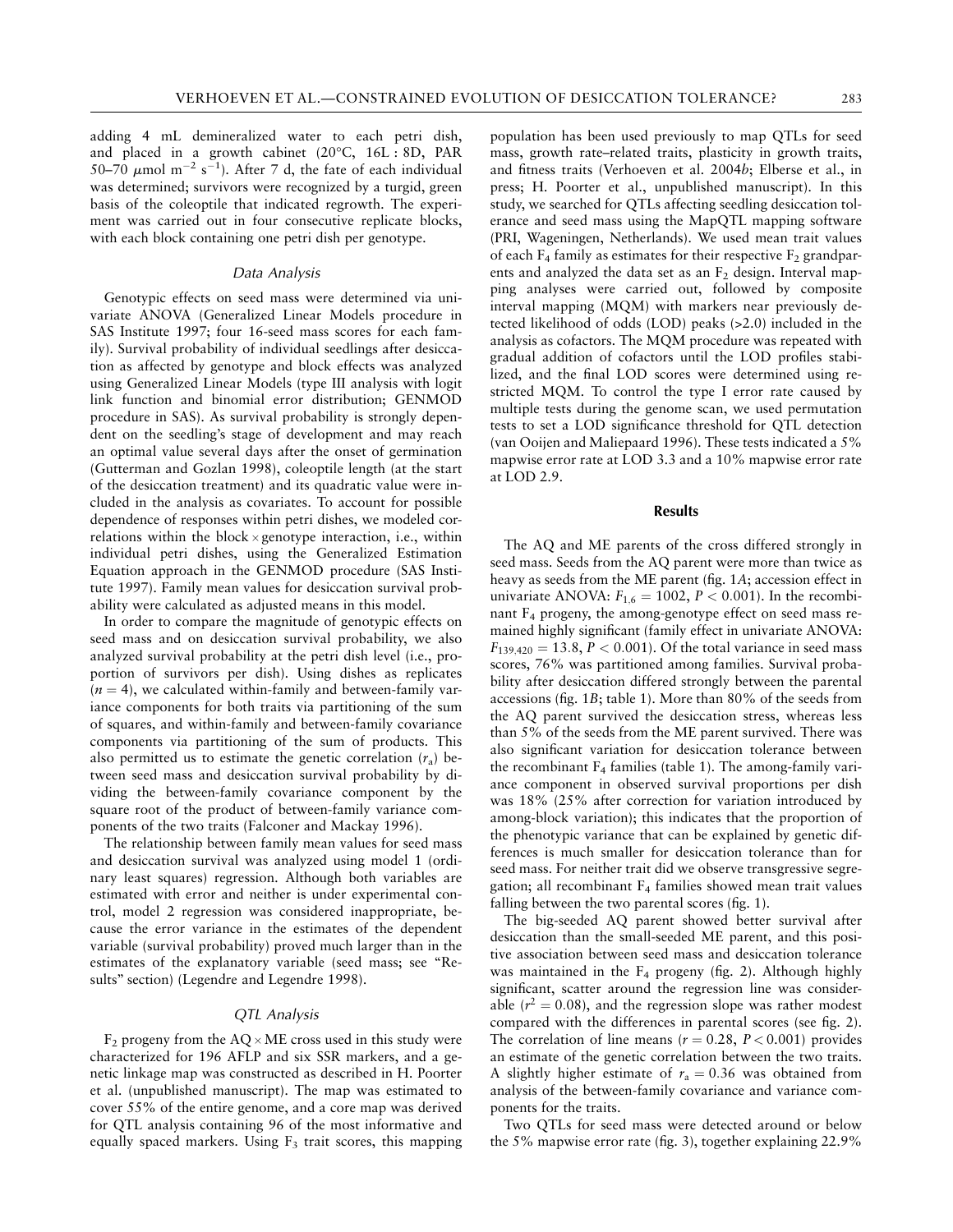

Fig. 1 Histograms showing mean seed mass (A) and survival probability after desiccation  $(B)$  for the 140  $F_4$  families from the  $AQ \times ME$  cross. Arrows indicate accession mean scores for the two parents.

of the variation in family mean scores for mean seed mass (QTL 1: chromosome 4, peak position 14.0 cM, LOD 3.21, additive effect 5.6%, explaining 9.6% of variation in family mean scores for seed mass; QTL 2: linkage group U<sup>a</sup>, peak position 0.0 cM, LOD 4.23, additive effect 6.4%, explaining 13.3% of variation in family mean scores for seed mass). The AQ alleles increased seed mass values at both QTLs. No significant QTLs were found for survival probability after desiccation. LOD scores reached maximum values on linkage groups  $3^{\text{a}}$ , 6, and U<sup>a</sup> (LOD 2.16, 1.82, and 1.80 respectively). One of these LOD peaks (on U<sup>a</sup>) colocated with a QTL for seed mass, with allelic effects in the same direction. The chromosome region that affected seed mass on linkage group 4 showed no convincing effect on desiccation tolerance.

#### Discussion

#### Phenotypic Evidence

Our study showed high survival rates of Hordeum spontaneum seedlings that were subjected to 6-d desiccation stress at a rather advanced stage of germination (Gutterman and Gozlan 1998; Zhang et al. 2002; Chen et al. 2004) for the big-seeded AQ genotype but not for the small-seeded ME genotype. A genetic basis of variation in seed mass and desiccation tolerance was indicated by significant genotypic effects for these traits, both among the parental genotypes and among the F4 progeny families. Note that our interpretation of significant among-family variation as reflecting genetic differences assumes that environmental causes of seed trait variation prior to the experiment were negligible. Per family, F4 seeds for the experiment were obtained from  $10 F<sub>3</sub>$  plants that were bulk propagated in one large pot. Pots were not replicated, and although the controlled greenhouse conditions provided a rather uniform growing environment for all plants, it is therefore possible that environmental gradients during propagation affected among-family variation in F4 seed traits due to environmental differences in maternal  $(F_3)$ effects. However, evidence for true genetic differences between families comes from detection of significant QTLs for seed mass; in QTL analysis environmental causes of amongfamily variation are not expected to lead to significant results, since this variation will not be consistently associated with a specific allele across all families.

The observation that family mean scores of the two traits remained associated in the F4 progeny, despite recombination and segregation, indicates that the inheritance of seed mass and desiccation tolerance is not fully independent: at least some genes controlling the two traits are either closely linked on the chromosomes, or they are, indeed, the same genes. Our crossing design  $(AQ \times ME$  and three subsequent generations of selfing) cannot distinguish between these two options, because quite large segments of chromosomes may remain associated, but this result is certainly consistent with the hypothesis that seed mass affects seedling desiccation tolerance. The apparent weakening of the association between seed mass and desiccation tolerance from the parental generation to the recombinant  $F_4$  families (fig. 2) is consistent with partial, and not complete, overlap in genes controlling the

# Table 1

#### Survival Probability after Desiccation of the AQ and ME Parental Accessions and the Recombinant  $F_4$  Progeny Families as Affected by Coleoptile Length (Linear and Quadratic), Block, and Genotype

| Quadratic), Diock, and Genotype |     |        |         |
|---------------------------------|-----|--------|---------|
|                                 | df  |        | P       |
| Parents:                        |     |        |         |
| Length                          |     | 2.57   | 0.109   |
| Length <sup>2</sup>             | 1   | 2.01   | 0.156   |
| Block                           | 3   | 3.70   | 0.296   |
| Accession                       | 1   | 7.85   | 0.005   |
| $F_4$ progeny:                  |     |        |         |
| Length                          |     | 2.10   | 0.147   |
| Length <sup>2</sup>             |     | 5.74   | 0.017   |
| Block                           | 3   | 85.59  | < 0.001 |
| Family                          | 139 | 200.65 | 0.001   |

Note. Score statistics from Generalized Linear Models (General Estimation Equation approach). Deviance values indicated a good fit of the overall models (parents:  $D = 62.9$ , df = 81, corresponding  $\chi^2$  ns; F<sub>4</sub> progeny: D = 7612, df = 6139, corresponding  $\chi^2$  ns).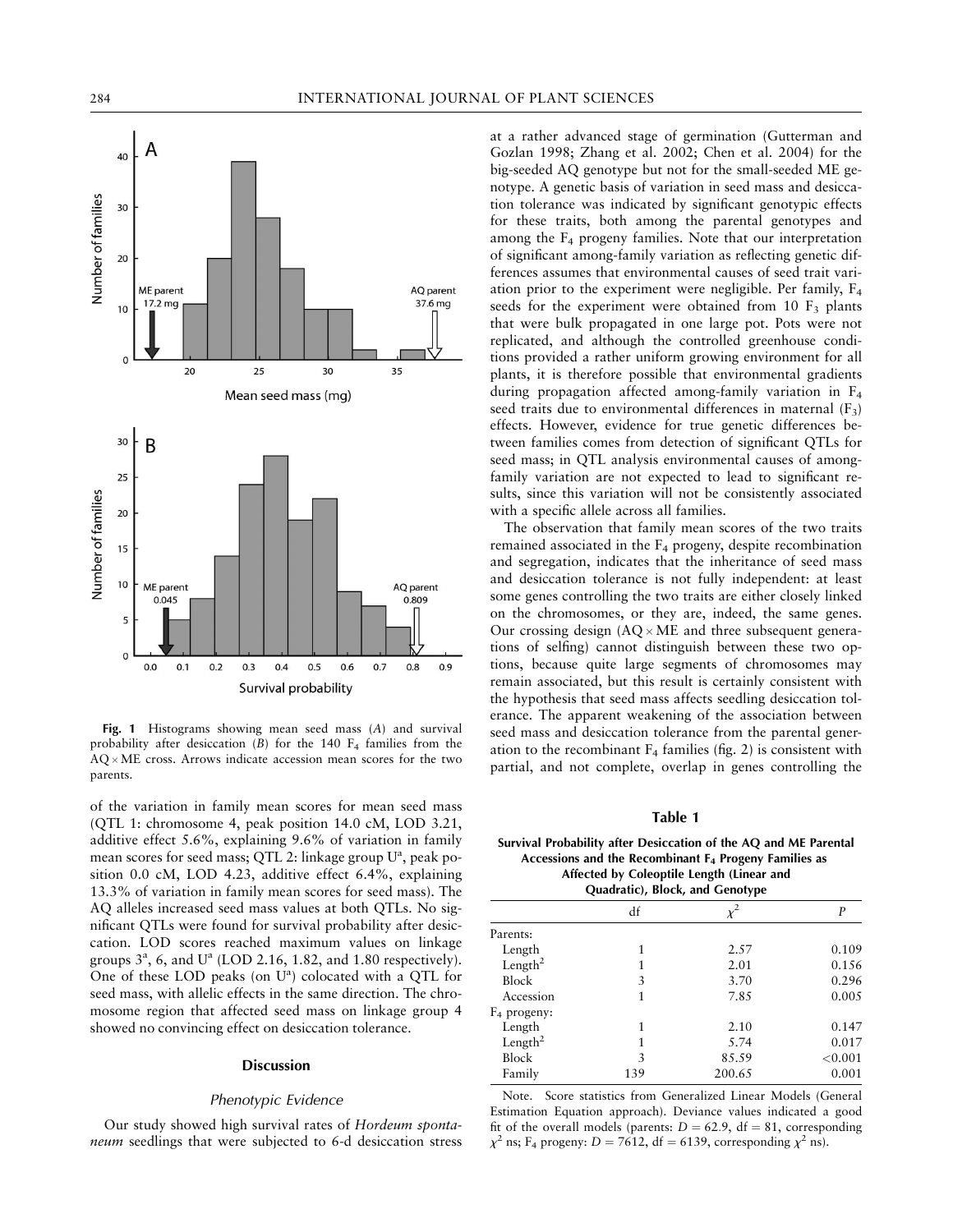

Fig. 2 Relation between seed mass and desiccation tolerance expressed as survival probability after the desiccation treatment in the  $F_4$  progeny of the AQ  $\times$  ME cross. Regression analysis based on family mean values ( $n = 140$ ). The two large circles indicate the two parents (not included in the regression analysis), connected by a dashed line for comparison with the regression slope in the  $F_4$  progeny.

two traits. If there is segregation not only at loci that control both traits but also at independent loci that control just one of the traits, then extreme genotypes for one trait (i.e., genotypes possessing all trait-enhancing or all trait-reducing alleles at the polymorphic loci controlling this trait) will generally not be extreme for the other trait as well. This is exactly what we observed; the slope of the regression line of survival probability on mean seed mass in the recombinant F4 progeny was less steep than the slope connecting the parents (fig. 2), which possessed extreme genotypes for both traits, as indicated by the lack of transgressive segregation (fig. 1). Our phenotypic analysis therefore suggests that some chromosome regions affect both seed mass and desiccation tolerance and that other regions may affect only seed mass or only desiccation tolerance.

## QTL Evidence

As expected from the analysis of the parental phenotypes, the AQ alleles significantly increased seed mass scores at the two QTLs detected for this trait. In the  $F_3$  progeny of the same  $AQ \times ME$  mapping population, several seed mass QTLs were detected that we did not pick up in this study (Verhoeven et al. 2004b; Elberse et al., in press; H. Poorter et al., unpublished manuscript; typically showing beneficial effects of AQ alleles). Some of these previously detected QTLs colocated with LOD peaks in our analysis that did not reach the significance threshold (fig. 3). Poor overlap in seed mass QTLs between studies can be partly caused by differences in experimental conditions for maternal plants and by the use of different measures for seed mass between studies (e.g., mass of entire dispersal units in some studies compared with cleaned kernels in others). But even for truly identical traits, QTLs of small effect are often not consistently detected over replicate experiments because of sampling effects and limited statistical power (Beavis 1994). The combined results of the studies using the  $AQ \times ME$  mapping population strongly indicate that seed mass variation is controlled by many genes of modest effect, which is similar to the genetic control of seed mass in Arabidopsis thaliana (Alonso-Blanco et al. 1999), with mass-increasing alleles at nearly all polymorphic loci brought together in the AQ genotype.

We did not detect QTLs for desiccation survival probability, despite pronounced and highly significant variation for this trait between the parents and also among the F4 progeny families. It seems unlikely that this among-family effect is caused by other factors than nuclear genetic variation, such as environmental or maternal effects, because environmental conditions during propagation and in the randomized experiment were well controlled and because all families in the mapping population shared the same maternal ancestry. We therefore believe that QTLs for this trait must be segregating in the mapping population. Failure to detect QTLs in our study can be caused by inadequate statistical power. Notably, survival-probability measurements showed a much larger error variance than did seed mass measurements. Environmental effects typically have lower impact on mean seed mass than on other fitness-related traits in H. spontaneum (Volis et al. 2002c). Also, QTLs are conceivably missed because of the incomplete genome coverage of the chromosome map used (H. Poorter et al., unpublished manuscript).

Given the absence of QTLs detected for desiccation tolerance, the QTL results cannot support the hypothesis that seed mass causally affects desiccation tolerance. The absence of an effect on desiccation tolerance of the QTLs that were detected for seed mass (linkage groups 4 and  $U^a$ ) would even argue against this hypothesis. However, as the seed mass QTLs showed effects of modest strength (each QTL explaining <15% of observed variation in family mean scores), it is unclear whether the absence of significant effects on desiccation tolerance reflects true absence or inadequate statistical power. Notably, one seed mass QTL on linkage group U<sup>a</sup> colocated with one of the three highest (but nonsignificant) LOD peaks for desiccation tolerance.

## Ecological Implications

Our phenotypic analysis revealed a genetic correlation between seed mass and tolerance to short but severe desiccation that is based on close linkage or shared genes, but our QTL analysis could not confirm this at the genetic level. Because the observed correlation between the two traits did not suggest full overlap in their genetic control, the traits will be partly independent in their responses to selection. However, the genetic association indicates that the traits cannot evolve completely independent of each other: selection targeting one trait will cause a correlated response in the other (Arnold 1992). The generality of the positive association between seed mass and desiccation tolerance can only be established by additional tests. Clearly, QTLs for desiccation tolerance that we did not detect in our experiment may segregate in natural H. spontaneum populations, and such QTLs may or may not be associated with seed mass. For instance, expression of desiccation tolerance is highly dependent on seedling age (Gutterman and Gozlan 1998), and genes that cause variation in desiccation tolerance only at an earlier stage of germination than tested in our experiment will have remained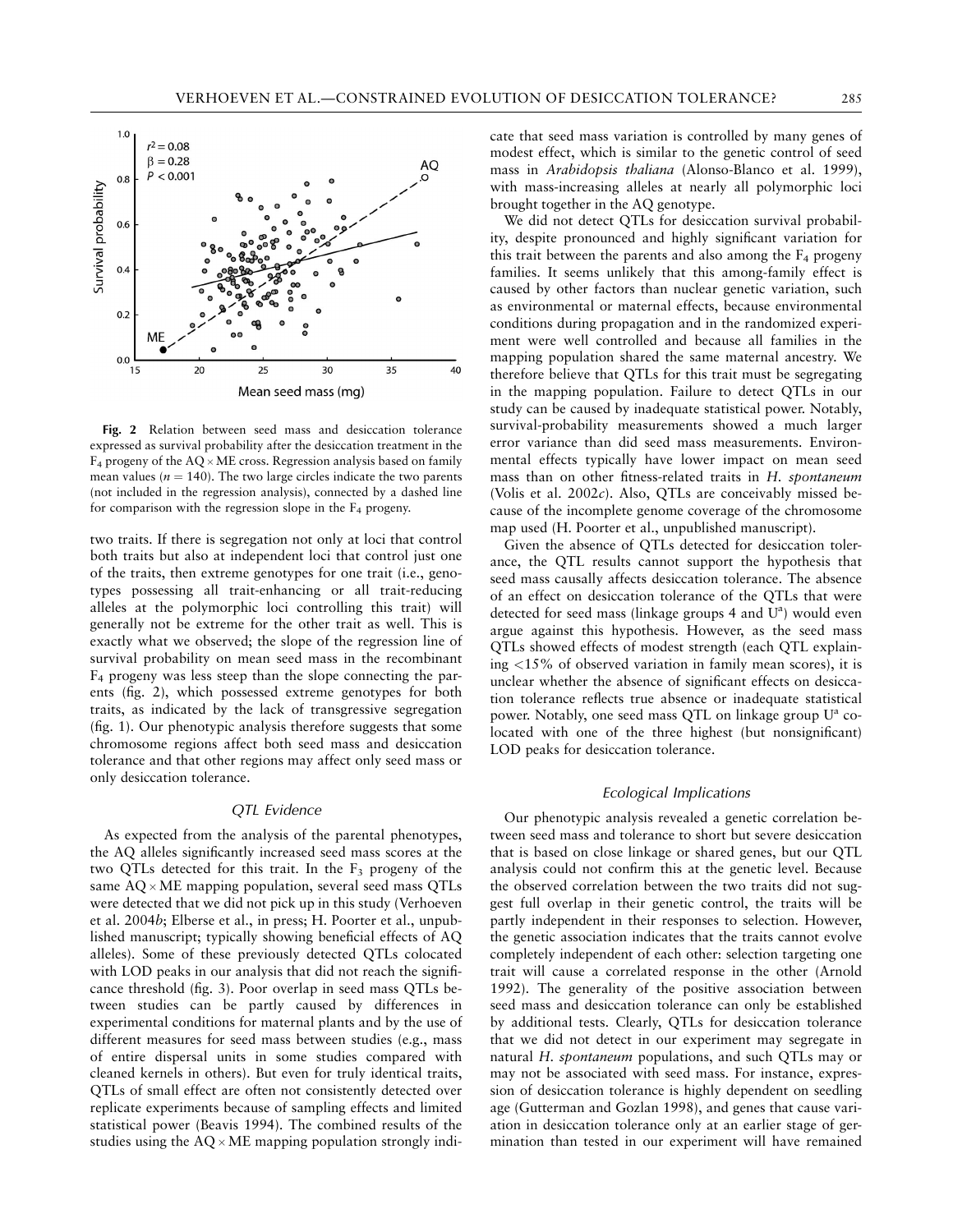

Fig. 3 Chromosomal locations of loci for survival probability after desiccation (top panels) and seed mass (bottom panels). At each position on the linkage map, the 140 families are grouped according to their genotype at that position (AQ homozygote, ME homozygote, or heterozygote), and locus-specific phenotypic values are estimated for each genotype from the observed data (right Y-axis). The LOD test statistic (left Y-axis) indicates the probability that an allelic substitution affects the phenotypic value. Likelihood of odds (LOD) scores above a significance threshold of 2.9 (dashed line) indicate the presence of a Qualitative Trait Loci (QTL) at an adjusted  $\alpha$  level of 0.10. Each panel represents one linkage group of the molecular marker map (H. Poorter et al., unpublished manuscript), with marker positions indicated along the X-axis. Numbers refer to the seven chromosomes. Two small linkage groups were unassigned (U<sup>a, b</sup>). QTLs detected in this study are highlighted as horizontal filled bars, with boxes and whiskers indicating 1 LOD and 2 LOD support intervals, respectively, that correspond roughly to 90% and 95% confidence intervals for LOD peak location (van Ooijen 1992). Open bars indicate QTL positions for seed mass that were detected previously using the same  $AQ \times ME$ mapping population (see text).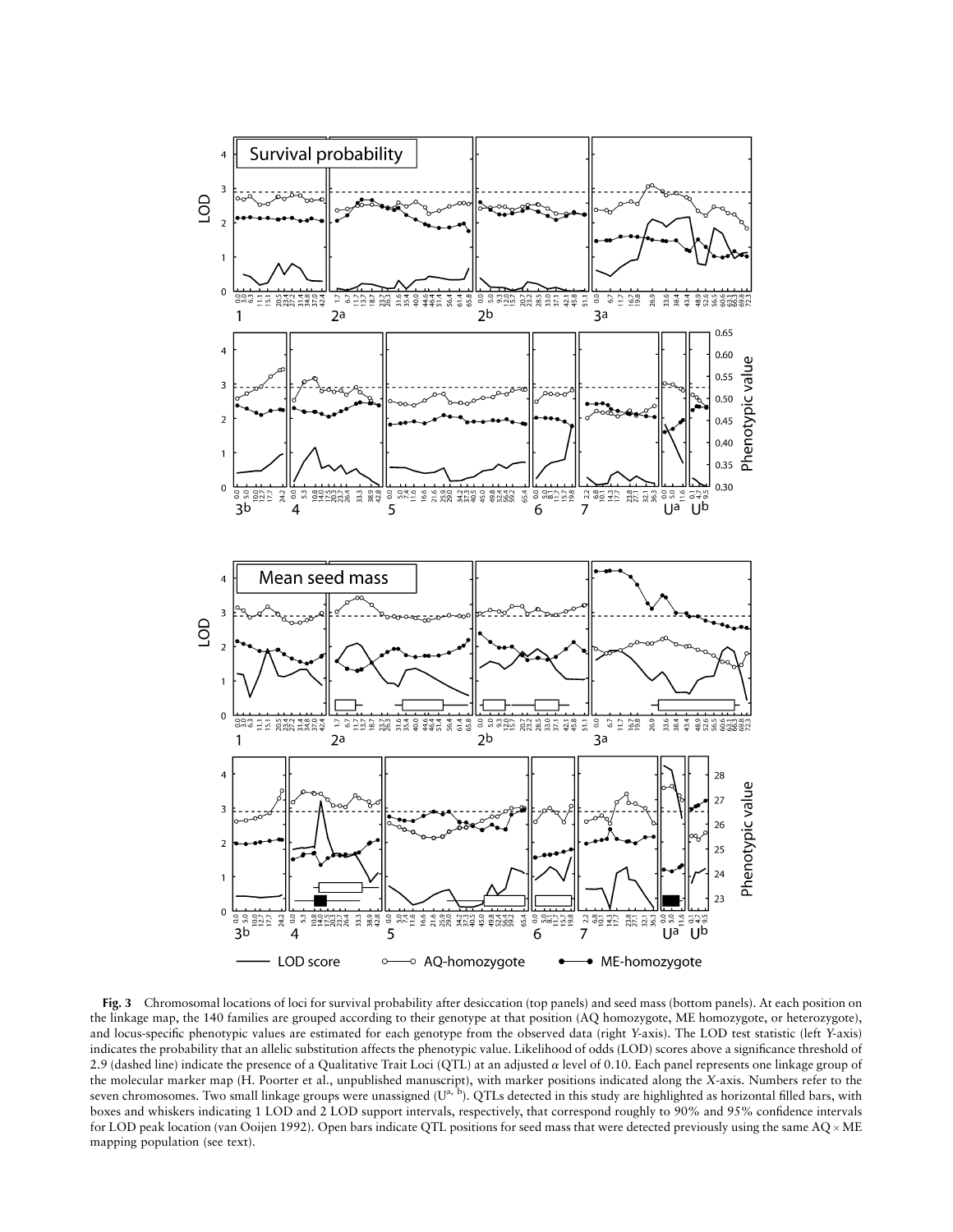unnoticed. Also, the AQ and ME parents of our cross may not have been polymorphic for part of the desiccation tolerance genes, which precludes their detection in QTL analysis. However, if the positive association between seed mass and desiccation tolerance that we detected in our study does reflect a general phenomenon, then indirect selection of desiccation tolerance via selection targeting seed mass may be nontrivial in natural populations, since seed mass is considered an important adaptive trait (Harper et al. 1970; Silvertown 1989). Selection pressures favoring big seeds in dry environments would reinforce desiccation tolerance, while selection pressures favoring small seeds would counteract desiccation tolerance. Fitness benefits of big seeds via a positive effect on seedling establishment and competitive ability are well documented (Stanton 1984; Giles 1990; Houssard and Escarré 1991; Volis et al. 2002a). Big seeds are thought to be particularly advantageous in arid environments because their larger seedling size allows deeper penetration of drying soil (Baker 1972; Schimpf 1977; Wulff 1986; Lloret et al. 1999; Schütz et al. 2002). Our study of desiccation tolerance indicates an additional advantage of big seeds in arid environments. However, negative correlations between seed mass and other ecologically relevant traits such as dispersal ability, persistence in the soil bank, and seedling relative growth rate (as suggested in interspecific studies; Marañón and Grubb 1993; Thompson et al. 1993; Westoby et al. 1996), and between seed mass and the total number of seeds that a plant produces (the offspring size vs. number trade-off; Smith and Fretwell 1974), may override the positive fitness consequences of big seeds. The seed size–number trade-off plays a particularly important role in ecotypic differentiation of H. spontaneum; selection is thought to have favored production of more, but necessarily smaller, seeds in more xeric environments because this can aid in germination-risk spreading (Volis et al. 2002a, 2002b). The fitness advantage of producing many seeds may outweigh the drought-tolerance advantage of big seeds, causing a constraint in adaptive evolution of desiccation tolerance to the extent that the two traits cannot vary independently of each other.

#### Acknowledgments

We would like to thank Ester van Hoek for technical assistance and Piet Stam and Peter van Tienderen for their suggestions on various aspects of the study. Song Weining and Guoxiong Chen gave valuable comments on the manuscript. This work was financially supported by the Earth and Life Sciences Research Council of the Netherlands Organization for Scientific Research (project 805-33-244P). This is publication 3336 for NIOO-KNAW, Netherlands Institute of Ecology.

#### Literature Cited

- Allen PS, ET Thorne, JS Gardner, DB White 2000 Is the barley endosperm a water reservoir for the embryo when germinating seeds are dried? Int J Plant Sci 161:195–201.
- Alonso-Blanco C, H Blankestijn-de Vries, CJ Hanhart, M Koornneef 1999 Natural allelic variation at seed size loci in relation to other life history traits of Arabidopsis thaliana. Proc Natl Acad Sci USA 96:4710–4717.
- Arnold SJ 1992 Constraints on phenotypic evolution. Am Nat 140(suppl):S85–S107.
- Baker HG 1972 Seed weight in relation to environmental conditions in California. Ecology 53:997–1010.
- Beavis WD 1994 The power and deceit of QTL experiments: lessons from comparative QTL studies. Pages 250–266 in DB Wilkinson, ed. 49th Annual Corn and Sorghum Research Conference. American Seed Trade Association, Chicago.
- Blondel J, J Aronson 1999 Biology and wildlife of the Mediterranean region. Oxford University Press, Oxford.
- Brown AHD, D Zohary, E Nevo 1978 Outcrossing rates and heterozygosity in natural populations of Hordeum spontaneum Koch in Israel. Heredity 41:49–62.
- Chen G, T Krugman, T Fahima, F Zhang, E Nevo 2004 Differential patterns of germination and desiccation tolerance of mesic and xeric wild barley (Hordeum spontaneum) in Israel. J Arid Environ 56: 95–105.
- Cohen D 1966 Optimizing reproduction in a randomly varying environment. J Theor Biol 12:119–129.
- Elberse IAM, JMM van Damme, PH van Tienderen 2003 Plasticity of growth characteristics in wild barley (Hordeum spontaneum) in response to nutrient limitation. J Ecol 91:371–382.
- Elberse IAM, TK Vanhala, JHB Turin, P Stam, JMM van Damme, PH van Tienderen In press Quantitative trait loci affecting growth-

related traits in wild barley (Hordeum spontaneum) grown under different levels of nutrient supply. Heredity.

- Evenari M 1965 Physiology of seed dormancy: after-ripening and germination. Proc Int Seed Test Assoc 30:49–71.
- Evenari M, L Shanan, N Tadmor 1971 The Negev, the challenge of a desert. Harvard University Press, Cambridge, Mass.
- Falconer DS, TFC Mackay 1996 Introduction to quantitative genetics. Longman Scientific & Technical, Harlow.
- Friedman J, Z Stein, E Rushkin 1981 Drought tolerance of germinating seeds and young seedlings of Anastatica hierochuntica L. Oecologia 51:400–403.
- Giles BE 1990 The effects of variation in seed size on growth and reproduction in the wild barley Hordeum vulgare ssp. spontaneum. Heredity 64:239–250.
- Gutterman Y 1993 Seed germination in desert plants: adaptations of desert organisms. Springer, Berlin.
- Gutterman Y, S Gozlan 1998 Amounts of winter or summer rain triggering germination and ''the point of no return'' of seedling desiccation tolerance of some Hordeum spontaneum local ecotypes in Israel. Plant Soil 204:223–234.
- Harlan JR, D Zohary 1966 Distribution of wild wheats and barley. Science 153:1074–1080.
- Harper JL, PH Lovell, KG Moore 1970 The shapes and sizes of seeds. Annu Rev Ecol Syst 1:327–351.
- Houssard C, J Escarré 1991 The effects of seed weight on growth and competitive ability of Rumex acetosella from two successional old-fields. Oecologia 86:236–242.
- Jaffe S 1988 Climate of Israel. Pages 79–94 in Y Yom-Tov, E Tchernov, eds. The zoogeography of Israel. Junk, Dordrecht.
- Lander ES, D Botstein 1989 Mapping Mendelian factors underlying quantitative traits using RFLP linkage maps. Genetics 121:185–199.